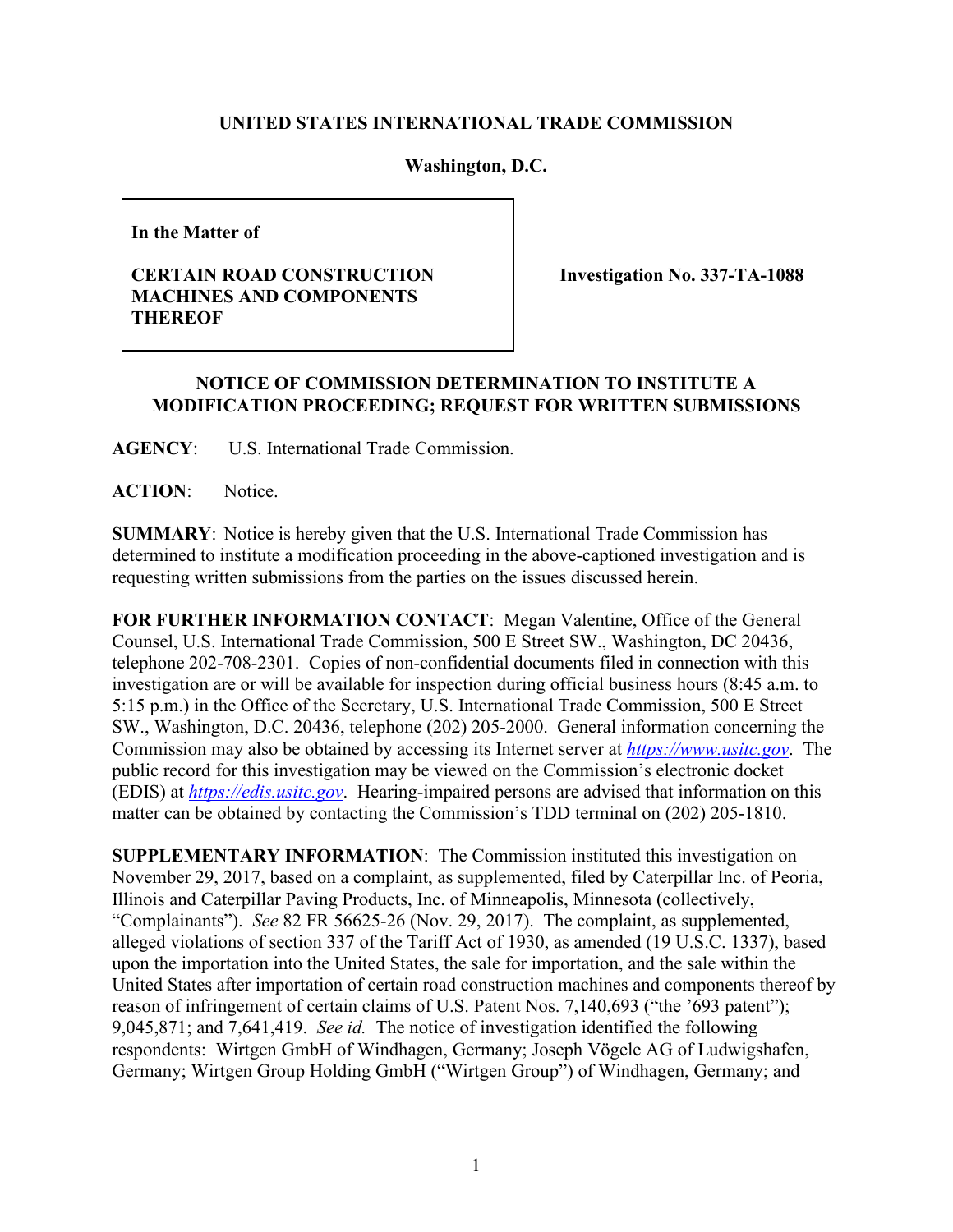Wirtgen America, Inc. ("Wirtgen America") of Antioch, Tennessee. *See id.* The Office of Unfair Import Investigations was not a party to this investigation. *See id.* 

On February 14, 2019, the Administrative Law Judge ("ALJ") issued a final initial determination ("FID") finding a violation of section 337 with respect to claim 19 of the '693 patent. On June 27, 2019, the Commission affirmed with modification the FID's findings. *See* 84 FR 31910 (July 3, 2019). The Commission issued a limited exclusion order ("LEO") against the infringing products of respondents Wirtgen GmbH, Wirtgen Group, and Wirtgen America (collectively, "Wirtgen"), and a cease and desist order against Wirtgen America. *See id.* In particular, the LEO covers certain of Wirtgen's series 1810 road-milling machines which were found to infringe claim 19 of the '693 patent but explicitly does not cover Wirtgen's series 1310 road-milling machines, which were found not to infringe that claim. *See* Comm'n Op. at 46, 50; LEO at  $\P$  2 (including an explicit exemption for Wirtgen's series 1310 machines).

On August 9 and 27, 2019, respectively, Wirtgen filed a first motion before the Commission and before the Federal Circuit requesting a stay of the remedial orders pending appeal. See ECF No. 2 (Appeal No. 19-2320). On September 12, 2019, the Commission denied Wirtgen's motion. EDIS Doc. No. 688119. On October 10, 2019, the Federal Circuit denied Wirtgen's motion.

On December 6, 2019, the Commission received a letter from United States Customs and Border Protection ("CBP") requesting clarification as to whether the Commission adjudicated any redesigned versions of Wirtgen's series 1810 milling machines. *See* EDIS Doc. No. 699429. On December 12, 2019, the Commission responded to CBP's letter and confirmed that it did not adjudicate Wirtgen's redesigned series 1810 machines. *See* EDIS Doc. No. 699436.

On December 18, 2019, CBP excluded certain Wirtgen cold milling machines (Models W 120 XFi and W 120 XTi) from entry into the United States.

On December 31, 2019, Wirtgen filed a renewed motion ("Renewed Motion") to stay the Commission's remedial orders. Should the Commission deny its Renewed Motion, Wirtgen requests that the Commission "clarify that the current remedial order does not exclude Wirtgen's Redesigned 1810 Series machines." *See* Renewed Motion at 12; *see also id.* at 3, 7 (discussing "changed circumstances" warranting a stay).

The Commission has determined to institute a modification proceeding pursuant to Commission authority under 19 U.S.C. § 1337(k) and Commission Rule 210.76, 19 CFR 210.76. The modification proceeding is addressed to whether Wirtgen's redesigned Models XFi and XTi machines infringe claim 19 of the '693 patent and therefore fall within the scope of the LEO, or whether the LEO should be modified to include an explicit exemption for Wirtgen's Model XFi and XTi redesigned machines.

 The Commission finds such institution to be warranted in the present investigation in view of the following facts. First, Wirtgen's Renewed Motion requests the Commission to clarify the scope of the Commission's remedial orders. Second, as noted above, the Commission did not adjudicate whether any redesigned products infringe the asserted patent claims. Wirtgen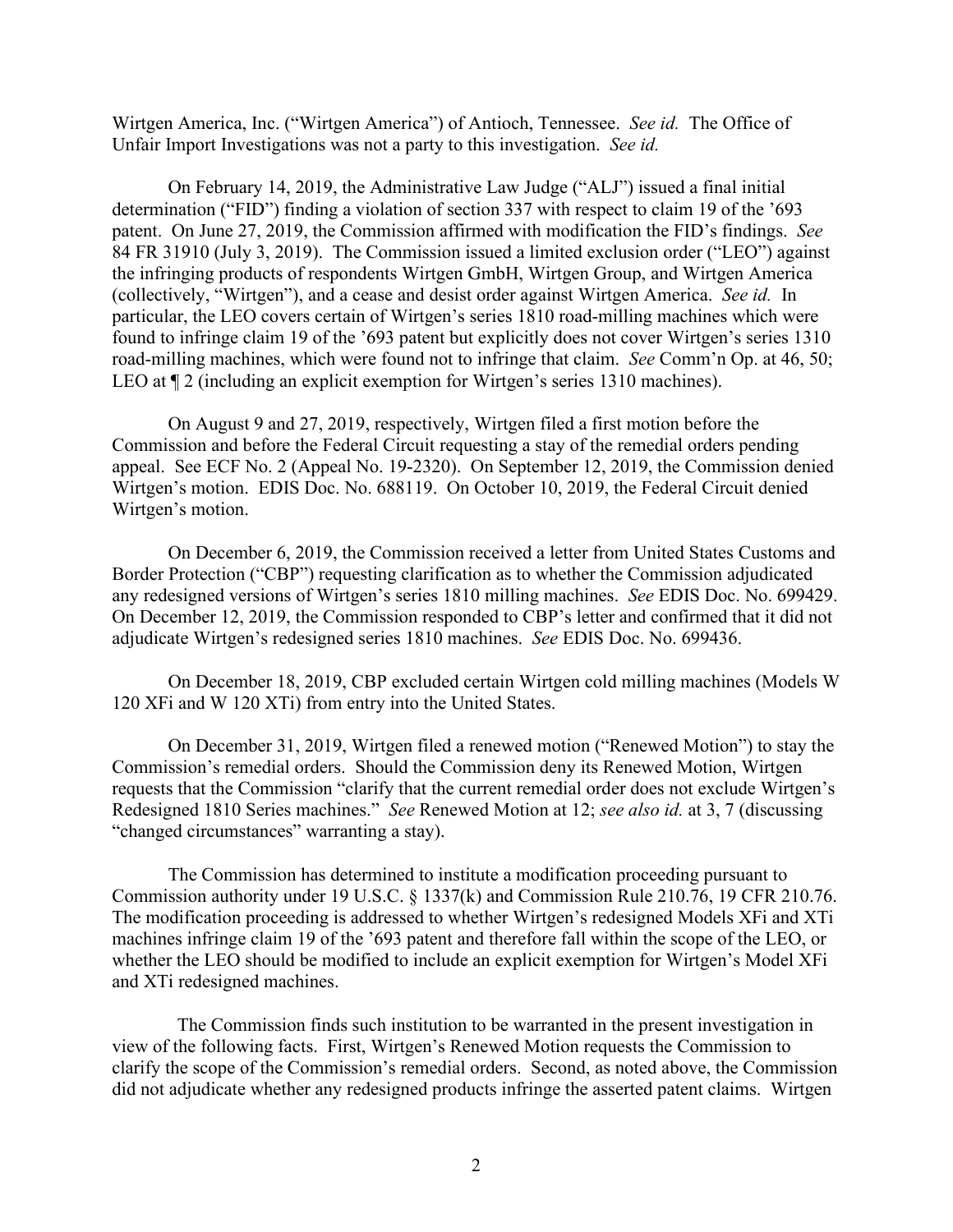alleges that it requested the ALJ to make findings as to those products in the underlying violation investigation. *See* Renewed Motion at 13. When the ALJ declined to do so, Wirtgen did not petition the Commission for review of that decision, and those issues were "deemed to have been abandoned" pursuant to Commission Rule 210.43(b)(2). Third, when CBP sought to adjudicate, pursuant to CBP's authority under 19 CFR part 177, whether the redesigned products infringe, Wirtgen declined to consent to an *inter partes* proceeding in which Caterpillar would be able to be heard, and thus declined CBP's invitation for CBP to issue a ruling under 19 CFR part 177.

Pursuant to the pilot program to test expedited procedures for modification proceedings (*see* [https://www.usitc.gov/press\\_room/featured\\_news/pilot\\_program\\_will\\_test\\_](https://www.usitc.gov/press_room/featured_news/pilot_program_will_test_expedited_procedures_usitc.htm) expedited procedures usite.htm, the parties shall provide their positions as to whether the modification proceeding requires extensive or limited fact-finding and whether delegation to an ALJ for issuance of a recommended determination is warranted. As part of their arguments concerning the appropriate procedure, the parties may also identify any evidence from the record establishing whether or not Wirtgen's redesigned Models XFi and XTi machines infringe claim 19 of the '693 patent and whether or not the LEO should be modified to include an explicit exemption for Wirtgen's Model XFi and XTi machines. The parties shall also propose a schedule for issuing the ALJ's recommended determination, if any, and the final Commission determination in the modification proceeding.

**WRITTEN SUBMISSIONS:** Parties to the investigation are requested to file written submissions on the issues discussed herein.

Written submissions must be filed no later than close of business on January 31, 2020, and may not exceed 30 pages in length, exclusive of any exhibits. Reply submissions must be filed no later than the close of business on February 7, 2020, and may not exceed 15 pages in length, exclusive of any exhibits. No further submissions on any of these issues will be permitted unless otherwise ordered by the Commission.

Persons filing written submissions must file the original document electronically on or before the deadlines stated above and submit eight (8) true paper copies to the Office of the Secretary by noon the next day pursuant to section 210.4(f) of the Commission's Rules of Practice and Procedure (19 CFR 210.4(f)). Submissions should refer to the investigation number ("Inv. No. 337-TA-1088") in a prominent place on the cover page and/or the first page. (*See* Handbook for Electronic Filing Procedures, [https://www.usitc.gov/documents/](https://www.usitc.gov/documents/%20handbook_on_filing_procedures.pdf)  handbook on filing procedures.pdf). Persons with questions regarding filing should contact the Secretary (202-205-2000).

Any person desiring to submit a document to the Commission in confidence must request confidential treatment. All such requests should be directed to the Secretary to the Commission and must include a full statement of the reasons why the Commission should grant such treatment. *See* 19 CFR 201.6. Documents for which confidential treatment by the Commission is properly sought will be treated accordingly. All information, including confidential business information and documents for which confidential treatment is properly sought, submitted to the Commission for purposes of this Investigation may be disclosed to and used: (i) by the Commission, its employees and Offices, and contract personnel (a) for developing or